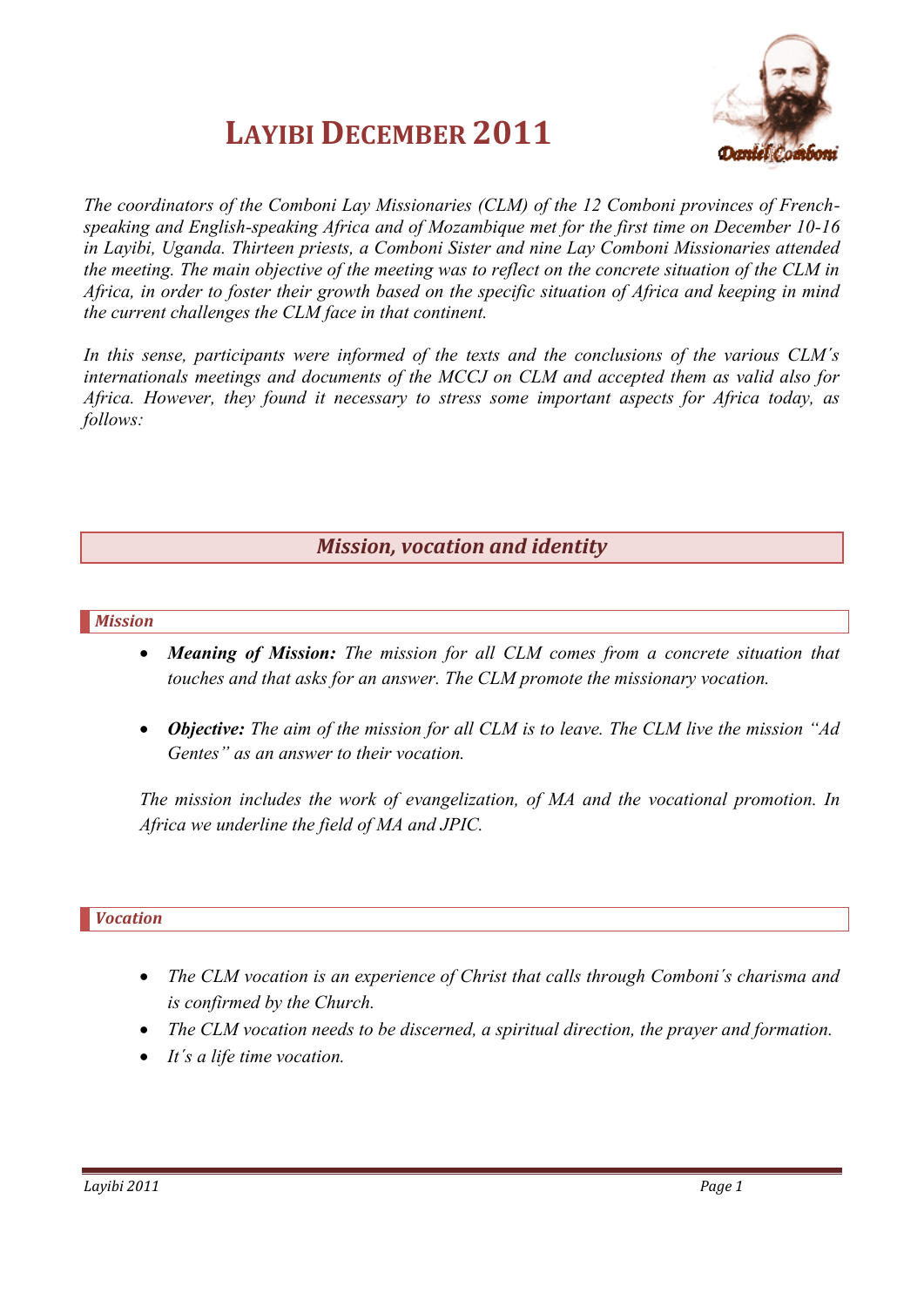#### *Identity*

## *Layperson*

- *Are men or women, single or married, and mature.*
- *Involved in the secular life (work, family...)*
- *Aware of the value of the cultural diversity, they are formed in a human, professional and Christian way.*
- *In the country of origin they support themselves by their own work.*
- *They work for the values of the Kingdom of God, promoting the evangelization and liberation of people.*
- *They have a Christian vocation and the sense of ecclesial fellowship*
- *They have a mature faith and clear motivation for the missions.*
- *They are motivated by their option to follow Jesus Christ in an ecclesial and community context.*
	- o *By encouraging in a missionary way the local Church and the society in which they live.*
	- o *By working at the service of human liberation, of justice and peace.*
- *The CLM live their missionary service as witnesses of their Christian life.*

## *Missionary*

- *The CLM live the mission "Ad Gentes" in answer to their Christian vocation.*
- *They have a clear and positive disposition to go to the mission among those nonevangelized people or those still needing to strengthen their faith as Christian communities.*
- *The CLM want to share (giving and receiving) their life (faith, capacities, etc.) among the people to whom they are sent.*
- *As Christians the CLM announce the Gospel:*
	- o *With their testimony of life;*
	- o *With their commitment in the civil society by means of their work and at the service of the integral human development, of human liberation, of justice and peace;*
	- o *With their commitment in pastoral activities, promoting a ministerial Church;*
	- o *Promoting the missionary awareness of the Church.*
- *They promote the missionary vocation.*
- *From the point of view of the poor making them the main protagonists of their own liberation.*
- *The CLM work in communion with the local Church.*

# *Comboni*

*As the Comboni Family, the CLM live their vocation through Daniel Comboni"s charisma, recreating it by the light of their lay status.* 

*In general they work in co-responsibility and in collaboration with the Comboni Family.*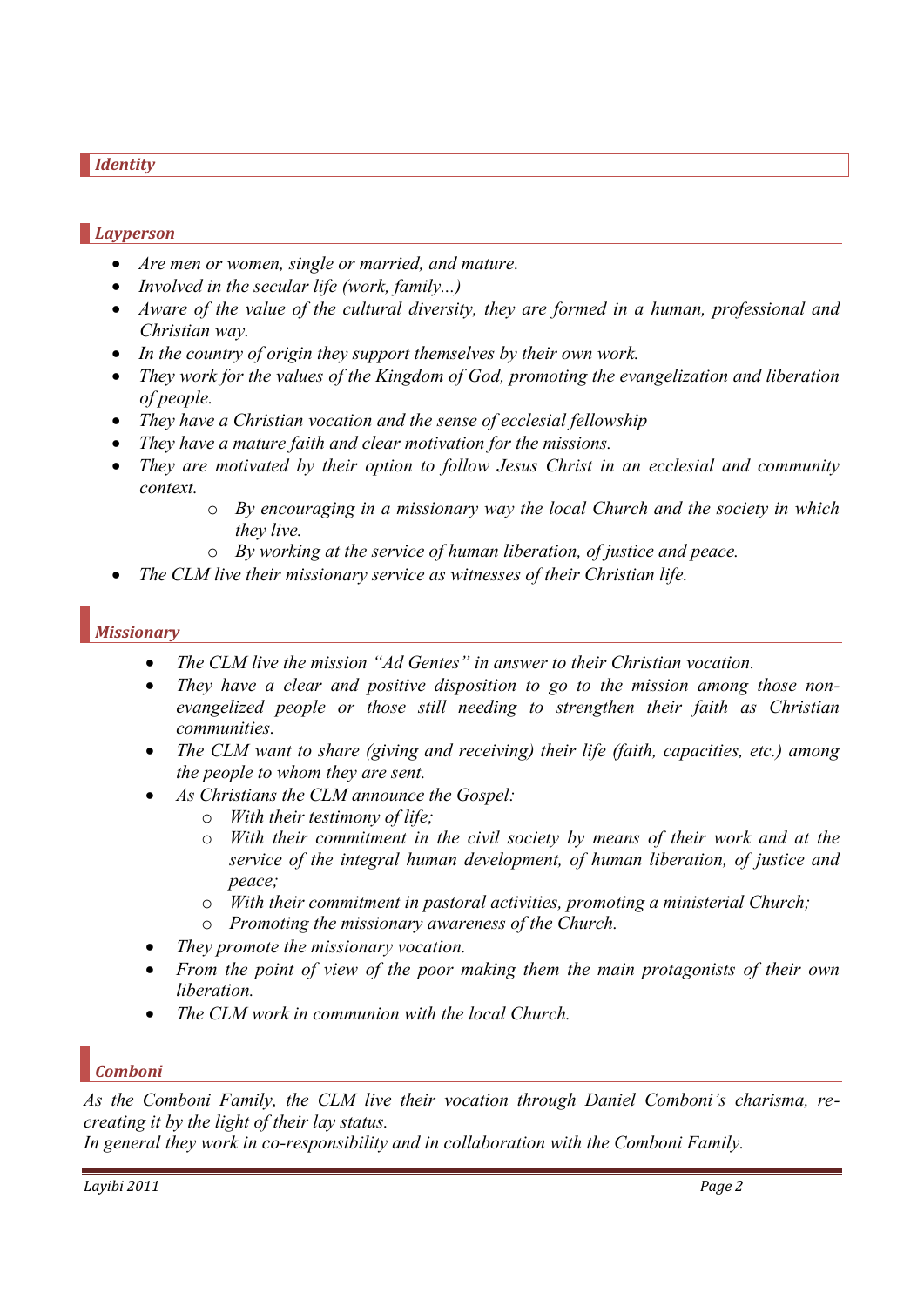*This supposes:*

- *Identification with the charisma, the founder"s knowledge and his spirituality, to be witness of Jesus" Gospel.*
- *"To Save Africa with Africa" being promoters and animators of local laypeople.*
- *To make a preferential option for the least in society (the excluded and impoverished), which to be authentic, is born of faith, which influences the world of politics, of education, of the economy, etc. willing to bear the cross with the crucified of today.*
- *Community Life as the fundamental dimension of the missionary life. That is carried out in the community of CLM (where it is possible), be it in the apostolic community with the Comboni Missionaries or other pastoral agents; maintaining an austere style of life and an attitude of sharing with people.*
- *Continuing in their country of origin the "missionary" work being carried out especially in the promotion of the justice and the solidarity, with an "alternative lifestyle" and maintaining the CLM presence in projects 'ad extra' in the various missions.*
- *The CLM live in a coresponsible and complementary way with the other members of the Comboni Family.*

## *The duration*

- *The missionary vocation is a life commitment.*
- *The missionary service "Ad Gentes" needs at least 2 years.*

## *Different types of LAY PEOPLE around the Comboni Charism*

*The CLM are not the only possible Comboni Lay Vocation, there are other lay, volunteers and people committed to the mission:*

- *There are volunteers (for life time or temporally committed), who are friends or benefactors, helping the mission without any official agreement.*
- *The associates (they leave for the mission for determined time).*
- *The CLM have a life time vocation even if their service in mission is limited. They belong to the international movement of the CLM.*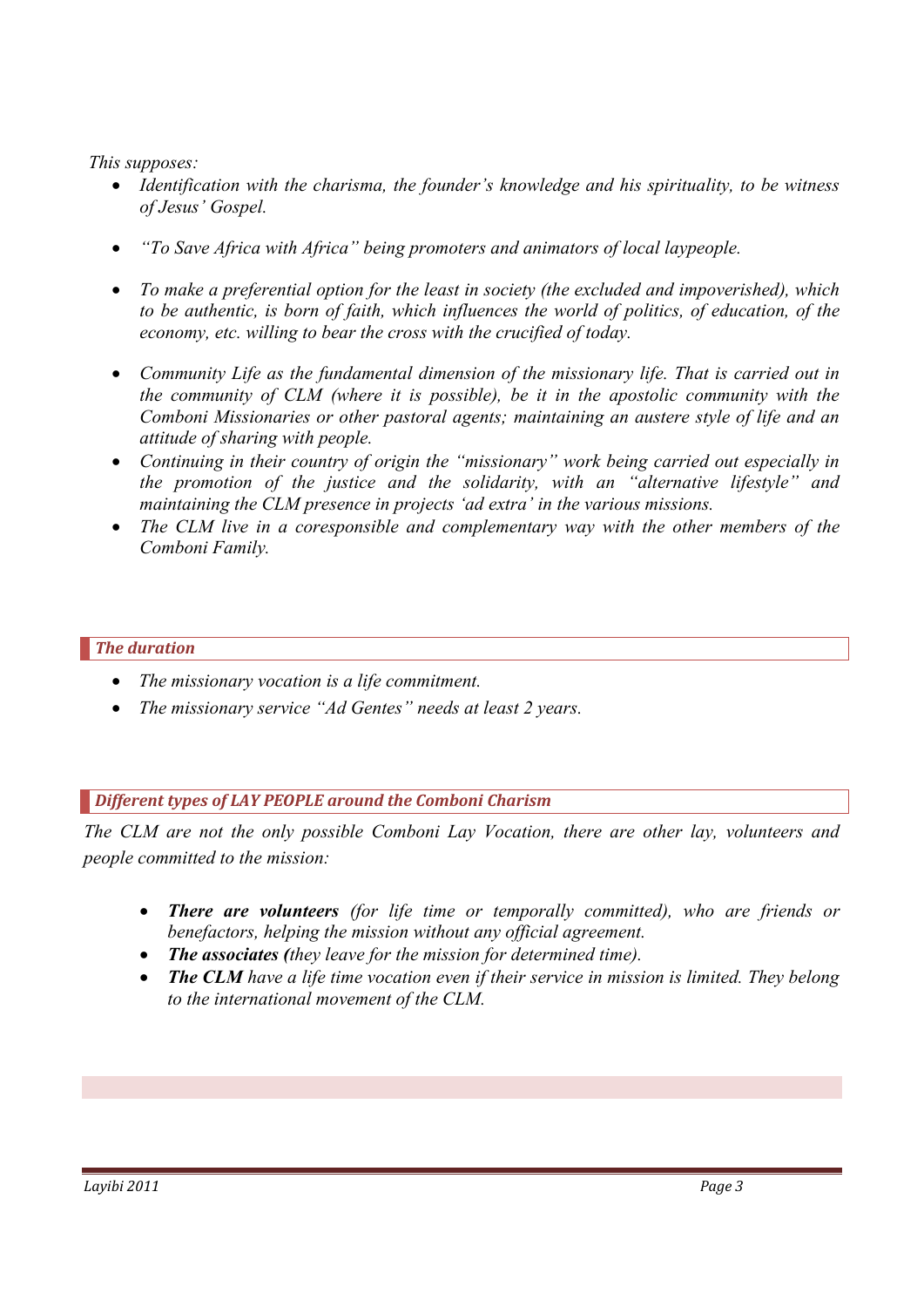# *CLM FORMATION*

*Each CLM has to go through the whole formation program before being sent in mission.*

*The length varies according to the local reality. Ellwangen gives guidelines but each province has to design its own program.*

*Formation should be determined by mission.*

*There is a need to reconcile formation with professional life and other commitments.*

## *Personal knowledge*

*The period of pre-discernment is key for a candidate who wants to join CLM to discern*

- *Family background;*
- *Human and Christian maturity;*
- *Human and Christian motivations;*
- *Social and/or ecclesial involvement;*
- *Profession (key for mission service and support);*
- *Personal expectations, hidden agendas;*
- *Sufficient education standard: each province defines requirements.*

## *Discernment stage*

- *Duration: it takes about one year.*
- *Goal: to see how the candidate understands, accepts and lives her/his CLM call;*
- *Contents: each Province develops the formation program that could include Daniel Comboni; Comboni family; CLM identity; management of conflicts and feelings; engagement, marriage and family issues…*
- *Charter: each Province will prepare a CLM Directory or Charter which should include identity, formation and mission;*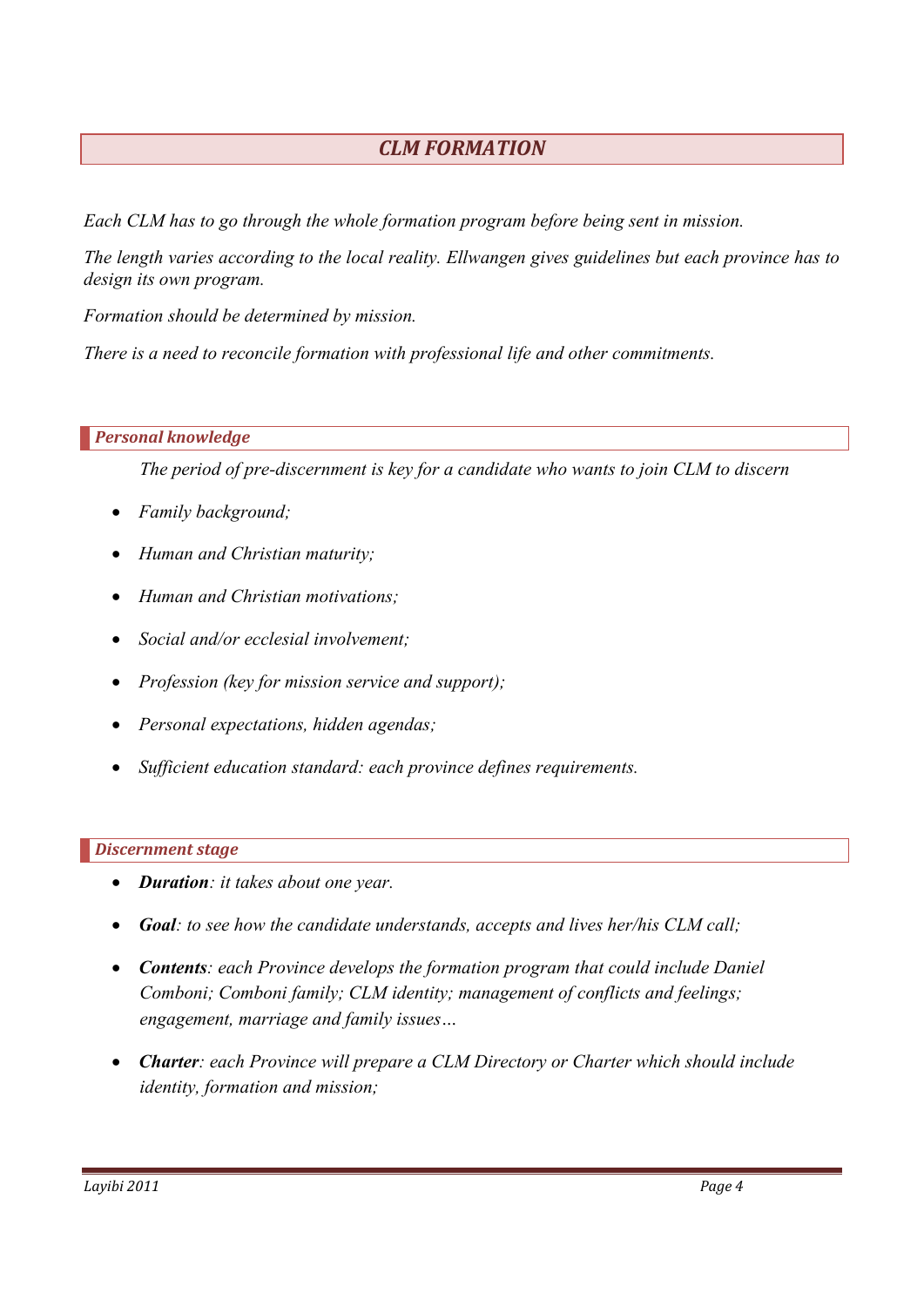*Mission and community experiences: the candidates have to experience the CLM and Mission life to know and express themselves and the community to know them better during this monitoring phase.*

### *Formation (in depth stage)*

- *Purpose: this stage of formation aims at building a sense of belonging and personal commitment to the CLM journey.*
- *Duration: between one and two years during weekends.*
- *Contents: these three main areas: human, Christian and Comboni maturity through talks, conferences and retreats that include*
	- o *Identity (lay + Comboni + missionary);*
	- o *Bible, sacraments, liturgical and community prayer;*
	- o *Social Teaching of the Church;*
	- o *Community living and sharing;*
	- o *Missionology and introduction to theology;*
	- o *Human maturity: self-knowledge, personal integrity, authenticity, transparency, human and affective maturity, basic sexual issues…*
	- o *Leadership, group dynamics, communication skills…*
	- o *Administration.*
- *Exposure: it is important to create spaces and moments where one can manifest him/herself in a normal environment.*

#### *Specific preparation*

*Purpose: to prepare the candidate to take up a CLM final commitment. Previous stages should well covered!*

*Duration: up to six months living in a CLM community with a lifestyle as close as possible to the human environment.*

*Modality: Learn how to share, cook and take care of community things; community prayer; community life, programming and evaluation; personal health care…*

*Topics: Study culture and language if one knows where s/he goes to work; Code of Conduct (legal and social rules and consequences of misbehavior);* Lectio Divina *and other methods of prayer; Social Teaching of the Church; History of missions and Comboni family; community life…*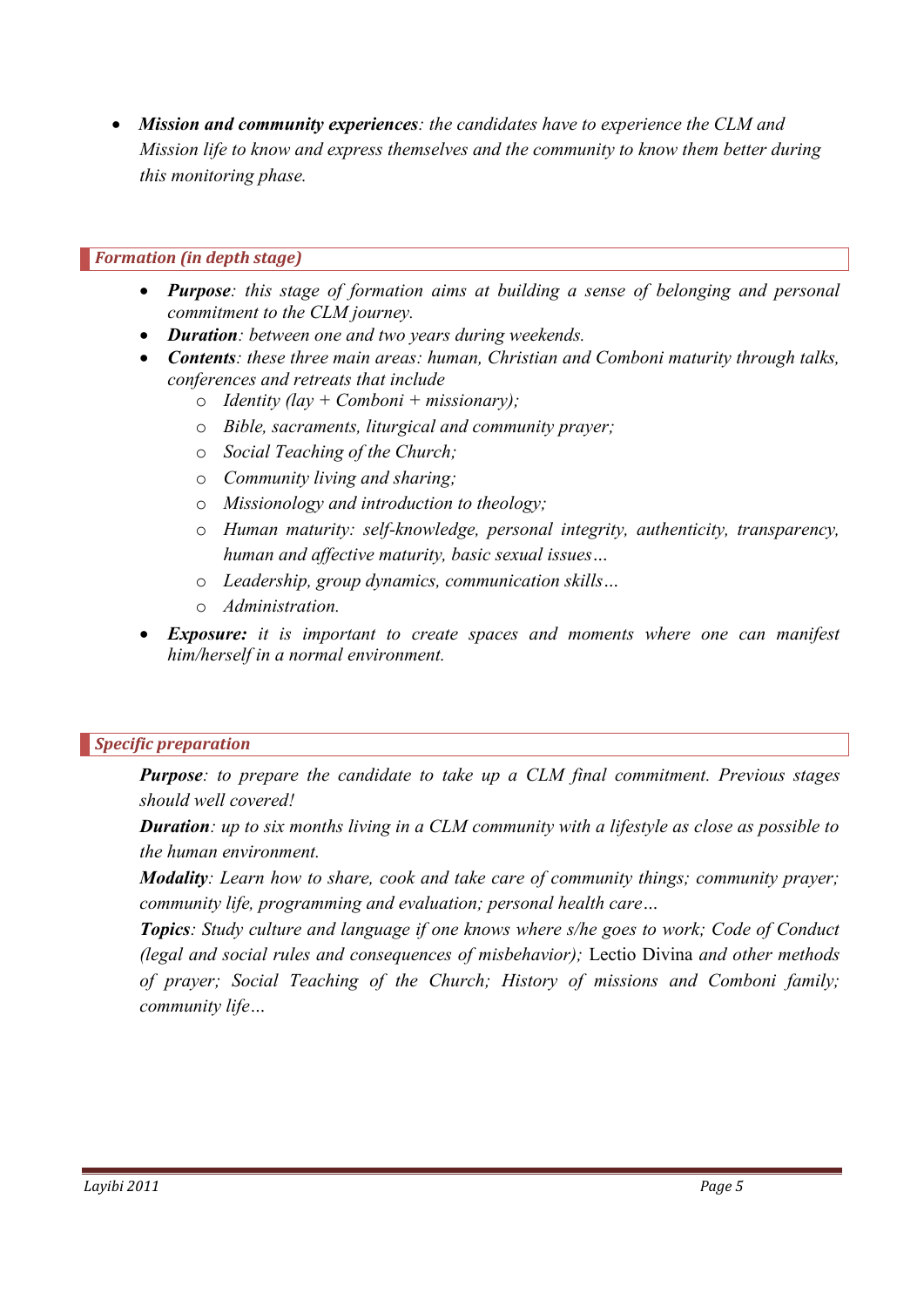#### *Introduction to mission service*

*The welcoming communities organize a six-month introduction for the CLM to learn the language, culture, church and society. The newcomers should have a chance to spend some time in a local family. They should be introduced to the traditional and civil authorities.*

*Formation in mission: an ongoing project to face the challenges of everyday life; it includes participation in church and social events; sharing the experiences of local partners (CLM, CMS, MCCJ…).*

# *COMMUNICATION, ORGANIZATION AND ECONOMY*

### *Communication*

*Communication is an important tool of mission animation in line with the charism of Comboni.* 

- *Follow up and continuation of CLM page on [www.comboni.org](http://www.comboni.org/) website (for more formal communication/sharing information).*
- *Encourage personal communication amongst CLM (for more informal communication and breaking isolation of CLM)*
- *Via exchange of email address, blogs, facebook, etc.*
- LMC Coordinators can play a role in providing formal information and exchange of personal *contacts for informal communication (with permission)*
- *Creating web links and relationships with current magazines (New People, Afriquespoir, Leadership, Worldwide, etc.)*
- *Meetings of CLM coordinators on regular basis (every three year).*
- *Assembly for CLM on regular basis*

#### *Organization*

- *Each province is welcome to reflect on their readiness to work with CLM and to concretely propose places of missionary service to be carried out by or in collaboration with MCCJ.*
	- o *There is the hope that this will help with continuity of the mission.*